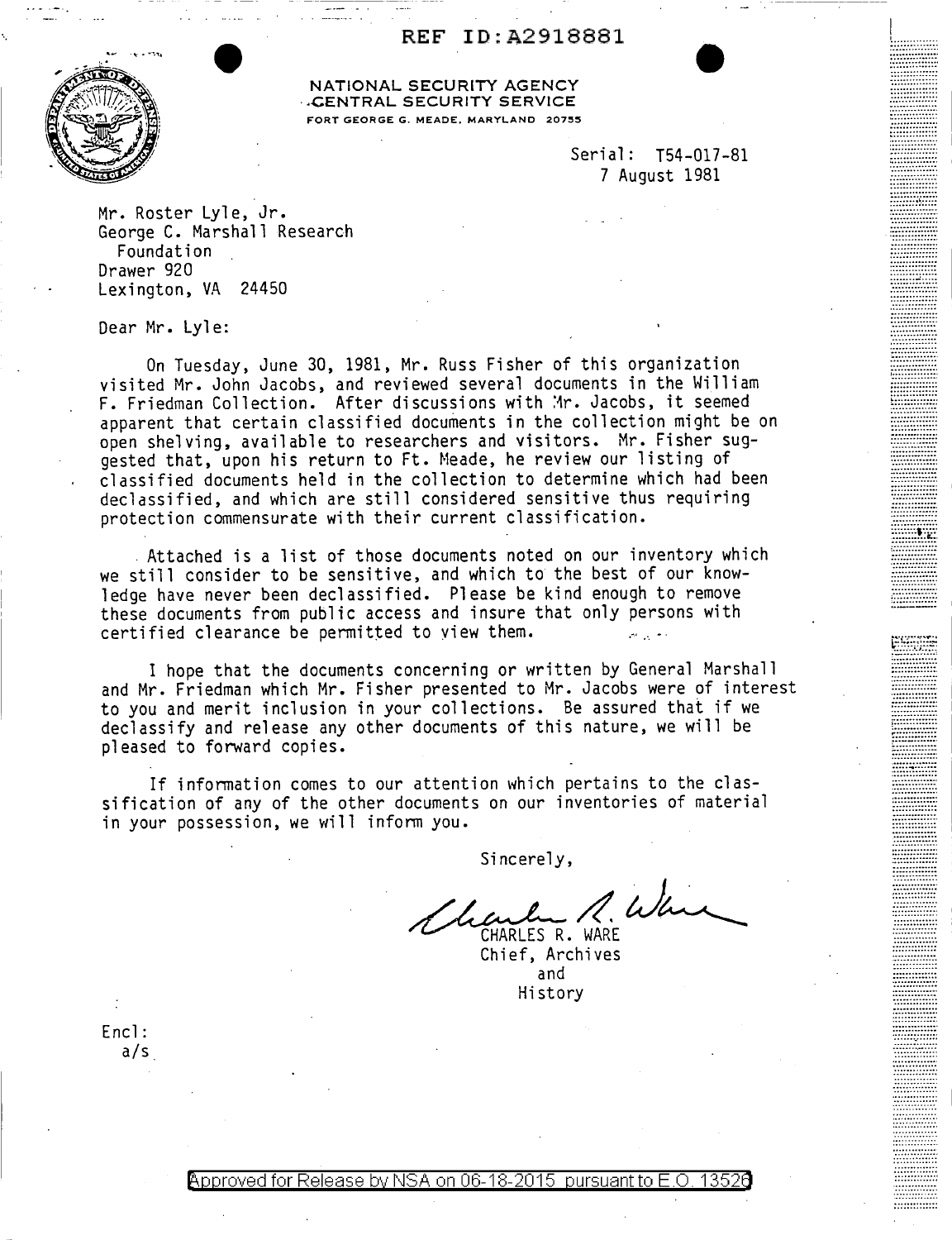# ·. • **REF** ID:A2918881

#### TITLE/AUTHOR/PUBLISHER

 $\mathbb{R}^{N-1}$  . I

 $\mathbf{I}$ 

- MILITARY CRYPTANALYTICS, PART II: Lambros D. Callimahos and William F. Friedman; Office of Training<br>Services, National Security Agency, Ft. Meade, MD; October 1959
- MILITARY CRYPTANALYTICS, PART I: William F. Friedman and Lambros D. Callimahos; National Security Agency, Wash, DC; April 1956
- ANALYSIS OF THE HAGELIN CRYPTOGRAPH TYPE B-211: United States War Department, Office of the Chief Signal Officer; Technical Paper, Signal Intelligence Service; United States Government Printing Office, 1939
- GENERAL SOLUTION FOR THE DOUBLE TRANSPOSITION CIPHER: Solomon Kullback; United States War Department, Office of the Chief Signal Officer; United States Government Printing Office, Washington, 1934
- MILITARY CRYPTANALYSIS, PART II: SIMPLER VARIETIES. OF POLYALPHABETIC SUBSTITUTION SYSTEMS: William<br>F. Friedman; United States War Department, Office of the Chief Signal Officer; United States Government Printing Office, 1938
- MILITARY CRYPTANALYSIS PART II. SIMPLER VARIETIES OF POLYALPMABETIC SUBSTITUTION SYSTEMS: William F. Friedman; United States War Department, Office of the Chief Signal Officer; Third Edition, United States Government Printing Office, 1943
- MILITARY CRYPTANALYSIS PART III. SIMPLER VARIETIES OF aperiodic substitution systems. William F. Friedman; United States Government Printing Office, 1939
- MILITARY CRYPTANALYSIS PART IV. TRANSPOSITION AND FRACTIONATING SYSTEMS: William F. Friedman; United States War Department, Office of The Chief Signal Officer; United States Government Printing Office, 1941
- FUNDAMENTALS OF TRAFFIC ANALYSIS (RADIO-TELEGRAPH): United States Army ·and Air Force; TM32-250, AFM100-80; United States Government Printing<br>Office, Washington, 1948

#### CONFIDENTIAL

CLASSIFICATION

t •..•....•..

::::::::::::.

*:·:::::::::::.* 

::::::::::::

............. *..***...........** 

~::::::::::

**b.........** 1--·--······ ; .......... .

!:::::::::: \::::::::::·

*J*  . . /: ... ·---·

#### CONFIDENTIAL

CONFIDENTIAL

SECRET

 $\mathcal{F} \rightarrow \mathcal{F}$ 

CONFIDENTIAL

CONFIDENTIAL

CONFIDENTIAL

CONFIDENTIAL

.CONFIDENTIAL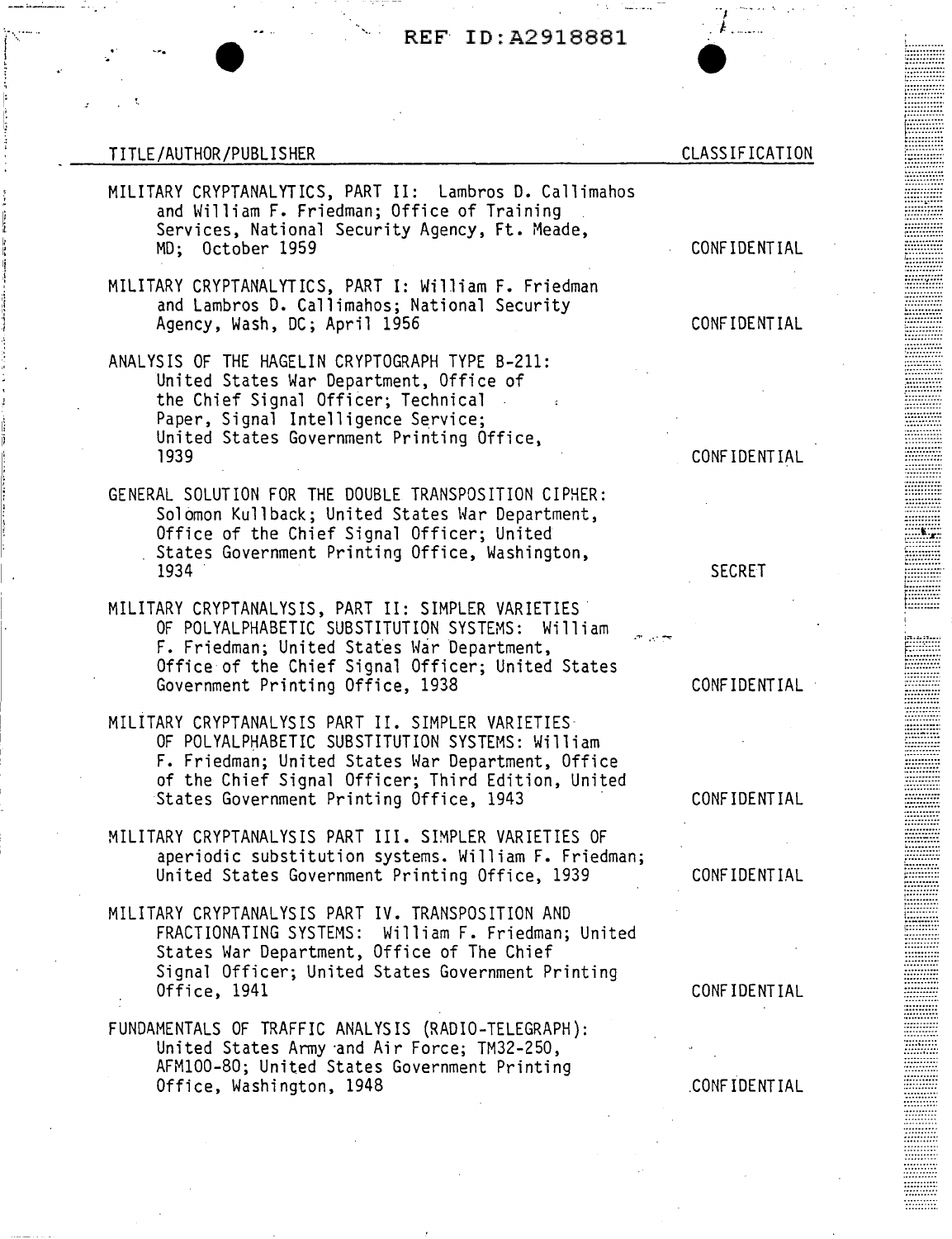## REF ID: A2918881

### TITLE/AUTHOR/PUBLISHER

**CLASSIFICATION** 

CONFIDENTIAL

CRYPTANALYST'S MANUAL: United States Army Security Agency Manual S-700; Headquarters, Army Security Agency

CRYPTANALYST'S MANUAL (SECTION 5-4) ABRIDGED BINOMIAL TABLES APPLICABLE TO SINGLE-CHARACTER CRYPTANALAYTIC DISTRIBUTIONS (P+1/32, 1/30, 1/26, 1/25, 1/10) United<br>States National Security Agency, Washington, June 1954

# CONFIDENTIAL